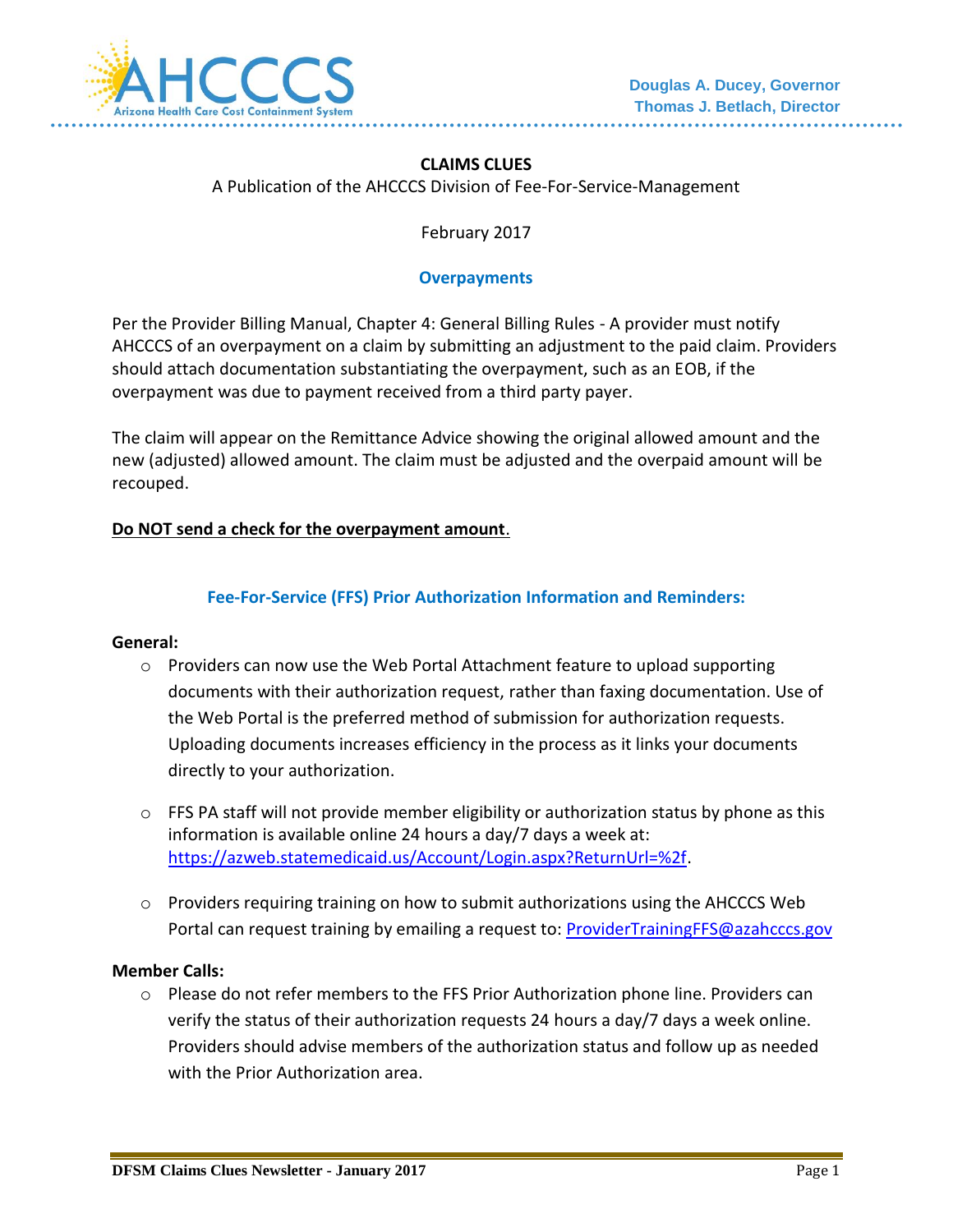## **Expedited Requests:**

 $\circ$  For requests that meet expedited criteria, providers should indicate "Expedited" on the request and call the PA Line 602-417-4400 to notify PA staff once the expedited request and accompanying supporting documentation has been submitted for review. Expedited requests will be reviewed to verify that following standard processing timeframes for non-expedited requests could *seriously jeopardize the FFS member's life or health, or ability to attain, maintain, or regain maximum function.* Note: Non-Expedited requests marked as expedited will be processed in the time-frame designated for non-expedited requests.

#### **Eligibility:**

o Providers should verify member eligibility prior to contacting the FFS Prior Authorization, or Transportation area. Eligibility can be verified at: <https://azweb.statemedicaid.us/Account/Login.aspx?ReturnUrl=%2f>

| https://azweb.statemedicaid.us/HealthPlanLinksNet/HPLinks.aspx |                                 |                      |                                           |  |  |  |  |
|----------------------------------------------------------------|---------------------------------|----------------------|-------------------------------------------|--|--|--|--|
| Health Plans are listed in random order                        |                                 |                      |                                           |  |  |  |  |
| <b>Acute Care/Integrated Health Plans</b>                      |                                 |                      |                                           |  |  |  |  |
| HP ID                                                          | <b>Health Plan Name</b>         | <b>Contact Phone</b> | <b>Website Address</b>                    |  |  |  |  |
| 010306                                                         | <b>MERCY CARE PLAN</b>          | 602-263-3000         | http://www.mercycareplan.com              |  |  |  |  |
| 010789                                                         | <b>MERCY MARICOPA RBHA</b>      | 800-564-5465         | http://www.mercymaricopa.org              |  |  |  |  |
| 010795                                                         | MERCY MARICOPA INTEGRATED       | 800-564-5465         | http://www.mercymaricopa.org              |  |  |  |  |
| 078999                                                         | MERCY MARICOPA INTEGRATED       | 800-564-5465         | http://www.mercymaricopa.org              |  |  |  |  |
| 010145                                                         | <b>CRS PARTIAL ACUTE</b>        | 800-348-4058         | http://www.uhccommunityplan.com           |  |  |  |  |
| 010158                                                         | <b>UNITEDHEALTHCARE</b>         | 800-348-4058         | http://www.uhccommunityplan.com           |  |  |  |  |
| 010497                                                         | <b>HEALTH CHOICE AZ</b>         | 480-968-6866         | http://www.healthchoiceaz.com             |  |  |  |  |
| 010700                                                         | <b>HEALTH CHOICE INTEGRATED</b> | 877-923-1400         | http://www.healthchoiceintegratedcare.com |  |  |  |  |
| 010705                                                         | <b>HEALTH CHOICE RBHA</b>       | 877-923-1400         | http://www.healthchoiceintegratedcare.com |  |  |  |  |
| 010715                                                         | <b>HEALTH CHOICE INTEGRATED</b> | 877-923-1400         | http://www.healthchoiceintegratedcare.com |  |  |  |  |
| 010422                                                         | <b>HEALTH NET ACCESS</b>        | 888-788-4408         | http://www.healthnetaccess.com            |  |  |  |  |
| 010299                                                         | PHOENIX HEALTH PLAN             | 602-824-3700         | http://www.phoenixhealthplan.com          |  |  |  |  |
| 010166                                                         | DCS/CMDP                        | 602-351-2245         | https://dcs.az.gov/cmdp                   |  |  |  |  |
| 010383                                                         | MARICOPA HEALTH PLAN            | 800-582-8686         | http://www.mhpaz.com                      |  |  |  |  |
| 010314                                                         | UNIVERSITY FAMILY CARE          | 800-582-8686         | http://www.ufcaz.com                      |  |  |  |  |
| 010725                                                         | CENPATICO INTEGRATED CARE       | 866-495-6738         | http://www.cenpaticointegratedcareaz.com  |  |  |  |  |
| 010735                                                         | CENPATICO INTEGRATED CARE       | 866-495-6738         | http://www.cenpaticointegratedcareaz.com  |  |  |  |  |
| 010730                                                         | <b>CENPATICO RBHA</b>           | 866-495-6738         | http://www.cenpaticointegratedcareaz.com  |  |  |  |  |
| 010115                                                         | CRS FULLY INTEGRATED            | 800-348-4058         | http://www.uhccommunityplan.com           |  |  |  |  |
| 010254                                                         | <b>CARE 1ST ARIZONA</b>         | 602-778-1800         | http://www.care1st.com                    |  |  |  |  |

The health plan contact information shown below is available at:

#### <https://azweb.statemedicaid.us/HealthPlanLinksNet/HPLinks.aspx>

| <u> Long Term Care Health Plans (Program Contractors)</u> |                                  |               |                                 |  |  |  |
|-----------------------------------------------------------|----------------------------------|---------------|---------------------------------|--|--|--|
| <b>HP ID</b>                                              | Health Plan Name                 | Contact Phone | <b>Website Address</b>          |  |  |  |
| 110306                                                    | MERCY CARE PLAN - LTC            | 602-263-3000  | http://www.mercycareplan.com    |  |  |  |
| 110007                                                    | LTC DD DES                       | 602-542-6857  | https://www.azdes.gov/ddd/      |  |  |  |
| 110050                                                    | UNITEDHEALTHCARE LTC             | 800-293-3740  | http://www.uhccommunityplan.com |  |  |  |
| 110088                                                    | <b>BRIDGEWAY HLTH SOLUTION-L</b> | 866-475-3129  | http://www.bridgewayhs.com      |  |  |  |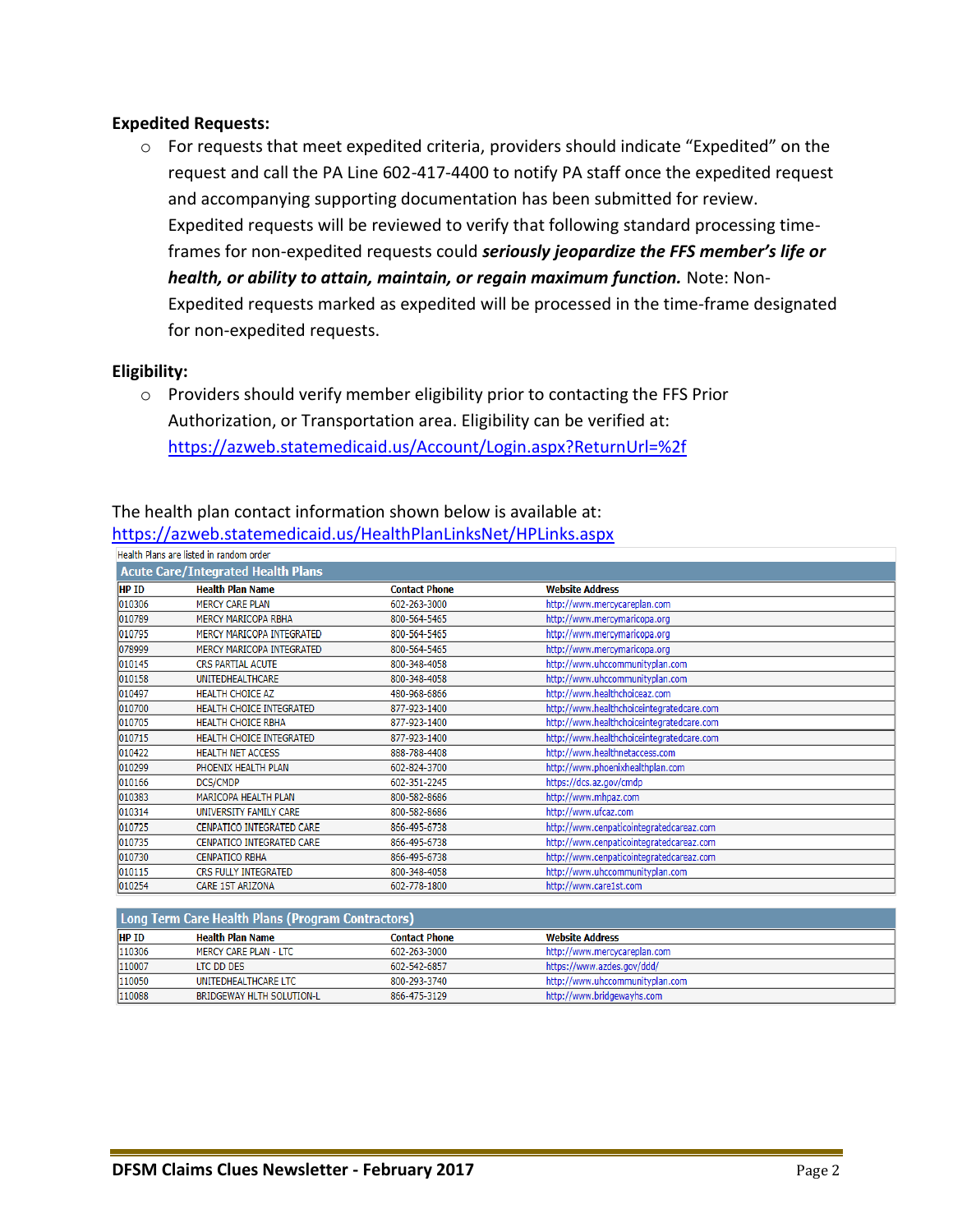# **Transport:**

 $\circ$  The NEMT provider rendering services to a FFS plan member must submit the authorization request for the transport. Facilities cannot submit an authorization request on behalf of the NEMT provider; however, facilities can obtain the NEMT provider's authorization number to include on faxed documentation supporting medical necessity of NEMT requests. Facilities faxing in supporting documentation must use the completed Medical Documentation Form as their cover sheet. FFS forms can be found at:

[https://www.azahcccs.gov/PlansProviders/RatesAndBilling/FFS/priorauthorizationforms](https://www.azahcccs.gov/PlansProviders/RatesAndBilling/FFS/priorauthorizationforms.html) [.html](https://www.azahcccs.gov/PlansProviders/RatesAndBilling/FFS/priorauthorizationforms.html) 

- $\circ$  NEMT providers should verify mileage prior to requesting authorization. Transport staff use Google Maps to verify mileage. If an NEMT provider requests mileage that differs significantly from the mileage indicated by Google Maps, justification must be provided to explain the discrepancy.
- $\circ$  Please indicate whether the trip times indicated on the Trip Ticket are during AM hours or PM hours.

## **Medical Prior Authorization:**

## **End Stage Renal Disease (ESRD) procedure code updates:**

CPT codes *for some* ESRD related procedures changed effective 01/01/17. Please be sure to review the new CPT codes and bill appropriately.

REMINDER: The following procedures do not require fee for service (FFS) authorization:

- o Professional and facility component for dialysis shunt placement (including FESP members on Extended Services for ESRD)
- o Professional and facility component for outpatient arteriovenous graft placement for dialysis (including FESP members on Extended Services for ESRD)
- $\circ$  Professional and facility component for outpatient thrombectomies of dialysis shunts (including FESP members on Extended Services for ESRD)
- o Professional and facility component for outpatient thrombectomies of arteriovenous grafts for dialysis (including FESP members on Extended Services for ESRD)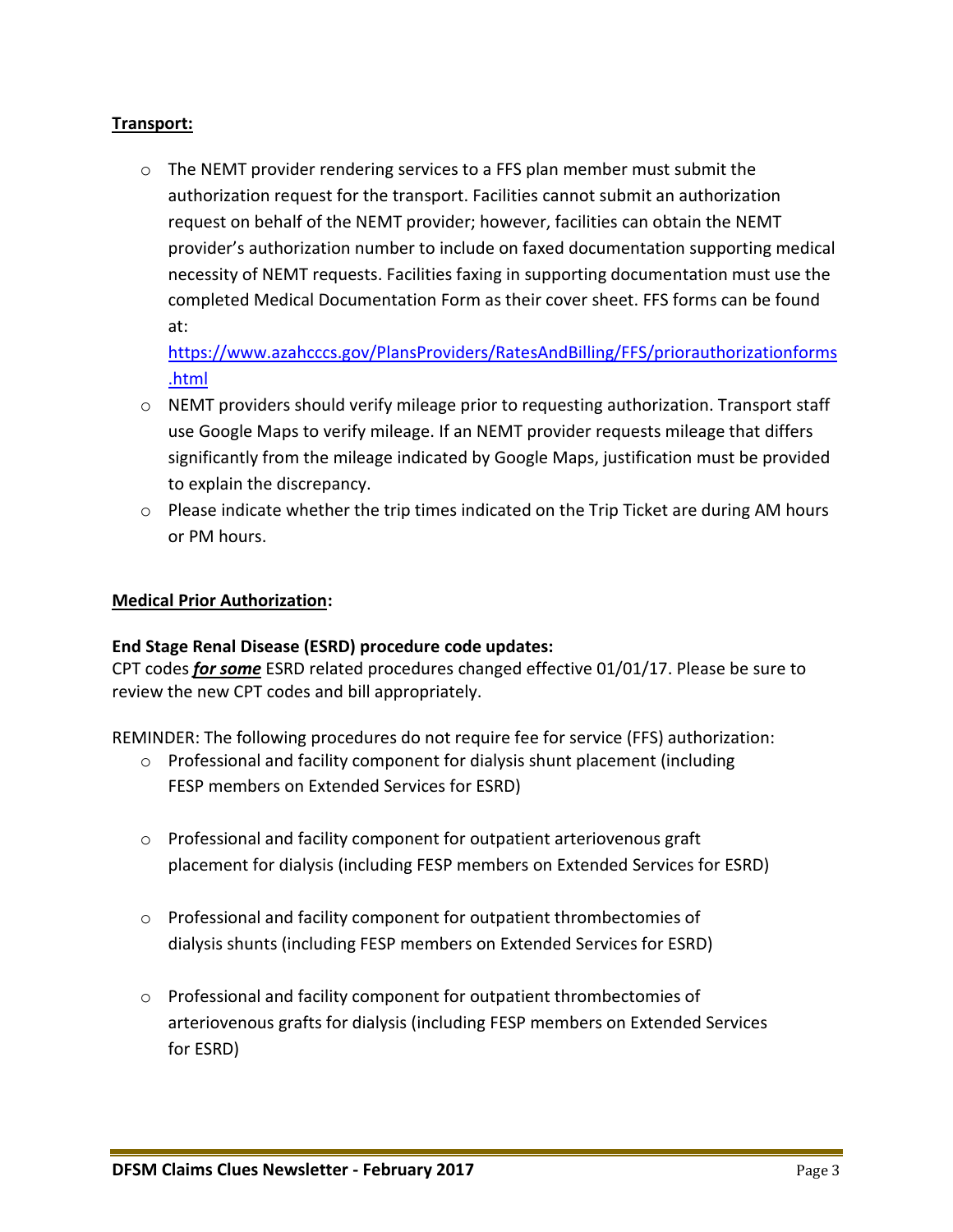$\circ$  Professional and facility component for outpatient angioplasties of dialysis shunts or grafts (including FESP members on Extended Services for ESRD)

## **Contrast Materials:**

HCPC codes for contrast materials do not require authorization. Please contact Claims Customer Service if you receive a denial for authorization on codes Q9951 – Q9983.

# **DFSM Training Schedule**

On **Thursday March 09, 2017**, the Division is offering a training session on "*How to submit and obtain a Prior Authorization"* from 3:00 – 4:00PM at 701 East Jefferson Street, Phoenix, AZ 85034 on the 3<sup>rd</sup> Floor, Gold Room.

On **Thursday March 30, 2017**, the Division is offering a training session on "*ALTCS Dental Benefit"* from 2:00 – 4:00PM at 701 East Jefferson Street, Phoenix, AZ 85034 on the 3<sup>rd</sup> Floor, Gold Room.

## **Here is the link to training schedules and power point presentations from prior trainings:**

<https://tst.azahcccs.gov/Resources/DFSMTraining/index.html>

# **UPDATE: AHCCCS - Constant Contacts replaces ListServ:**

In an ongoing effort to communicate information in an efficient manner, AHCCCS has instituted an email tool that targets specific business areas. Interested users may sign up to receive important information from AHCCCS. Constant Contacts replaced ListServ and all existing subscriptions were automatically transitioned to Constant Contacts.

**New Users** - To subscribe, please follow the instructions below:

1. Click on the

link: [https://visitor.r20.constantcontact.com/d.jsp?llr=wfkoa9yab&p=oi&m=1126154315958&s](https://visitor.r20.constantcontact.com/d.jsp?llr=wfkoa9yab&p=oi&m=1126154315958&sit=dxzftp4kb&f=eb307415-6a96-41fd-9bc5-55152f560cd6) [it=dxzftp4kb&f=eb307415-6a96-41fd-9bc5-55152f560cd6](https://visitor.r20.constantcontact.com/d.jsp?llr=wfkoa9yab&p=oi&m=1126154315958&sit=dxzftp4kb&f=eb307415-6a96-41fd-9bc5-55152f560cd6)

2. Please complete the required fields.

3. Check all applicable email lists to receive AHCCCS DFSM Notifications/Updates.

Users wanting to unsubscribe from a particular list can do so, at any time, using the  $\boxtimes$ **SafeUnsubscribe®** link, found at the bottom of every email.

## **Claim Reminders:**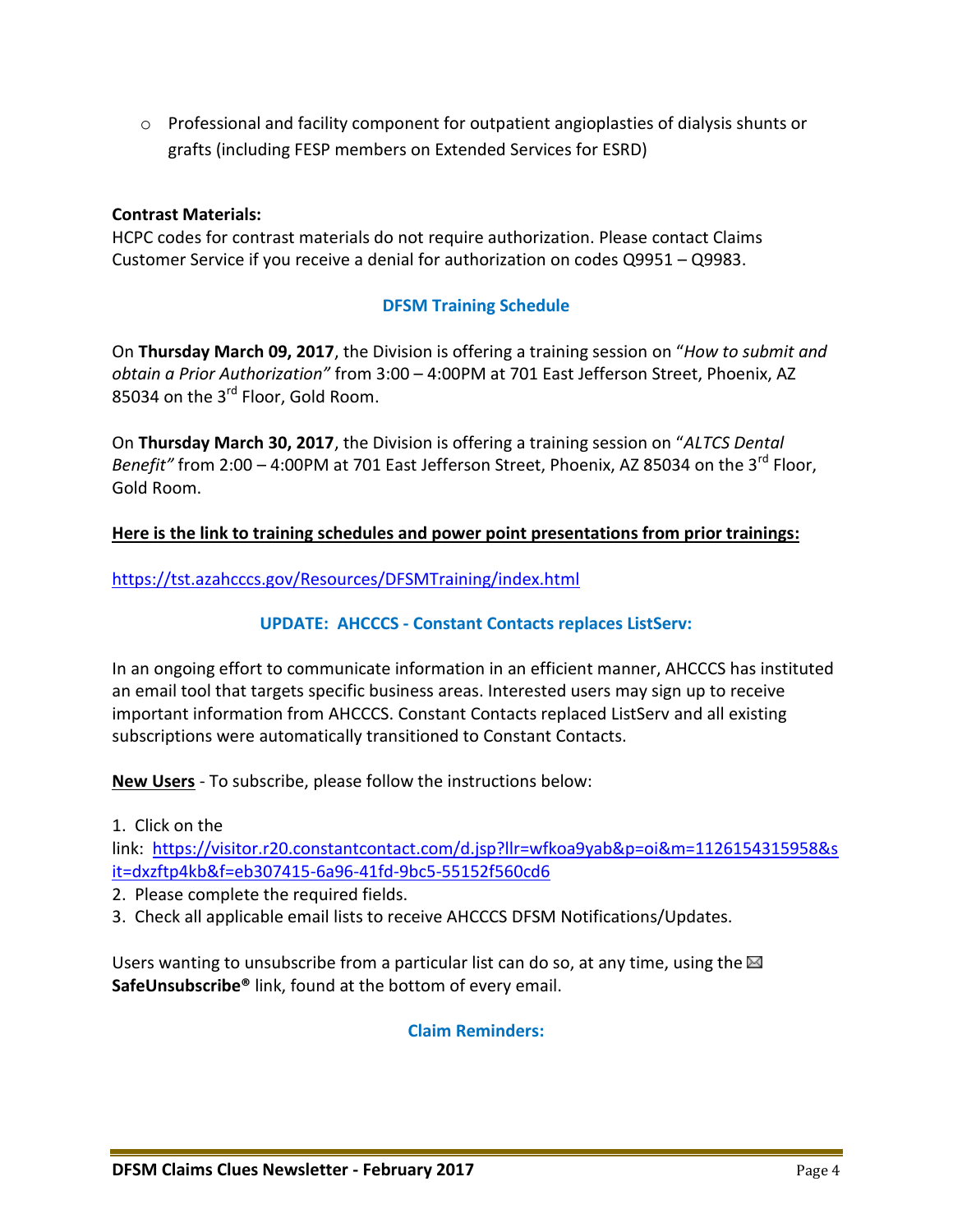**Recipient Enrollment** - Should be verified prior to the submission of a claim. This can eliminate unnecessary claim denials and delay of reimbursement. Recipient eligibility can easily be verified using the Online tool or through the AHCCCS IVR system.

**Prior Authorization and Service Plan Denials –** Before submitting a claim, check the authorization to verify the dates of services and CPT/HCPCS codes match the approved authorization.

**Missing Emergency Criteria -** Emergent claims must be submitted with the appropriate Emergency Indicator - UB-04 FL14 = 1 and CMS 1500 BOX 24C = Y.

**Documentation** –Submit all medical records and itemized statements with the initial claim, to ensure adjudication in a timely manner.

**Duplicate Claim Denials –** Using the AHCCCS online claim status tool is an easy and effective way to check claim status to prevent duplicate claim submissions and denials.

**Ordering / Referring Provider Errors –** AHCCCS requires the ordering/referring Provider NPI to be entered in field 17 on the CMS 1500 claim form. Refer to the FFS Provider Manual Chapter 10, page 26 for more detailed information.

**Ordering Provider Qualifier -** CMS 1500 claims submitted without the appropriate ordering provider qualifier "DN Referring Provider, DK Ordering Provider, DQ Supervising Provider" will deny.

**Multi-Page CMS 1500 Claims** – On multiple-page claims, the total charge for all items should be listed on the last page only. If a total charge amount is entered in field 28 on each individual page of the CMS 1500 form, the claim will be entered as a single claim.

# **UB Medical Review - Suggested Documentation**

# **Outpatient/ ER Visits**

- **H&P**
- Physician Assessment
- Physician Progress Notes
- Labs; Pertinent imaging tests (US, CT, MRI, etc)
- Medication records (to include the route of administration)

## **Outpatient Observation Stay**

- $-H\&P$
- Physician Assessment
- Physician Progress Notes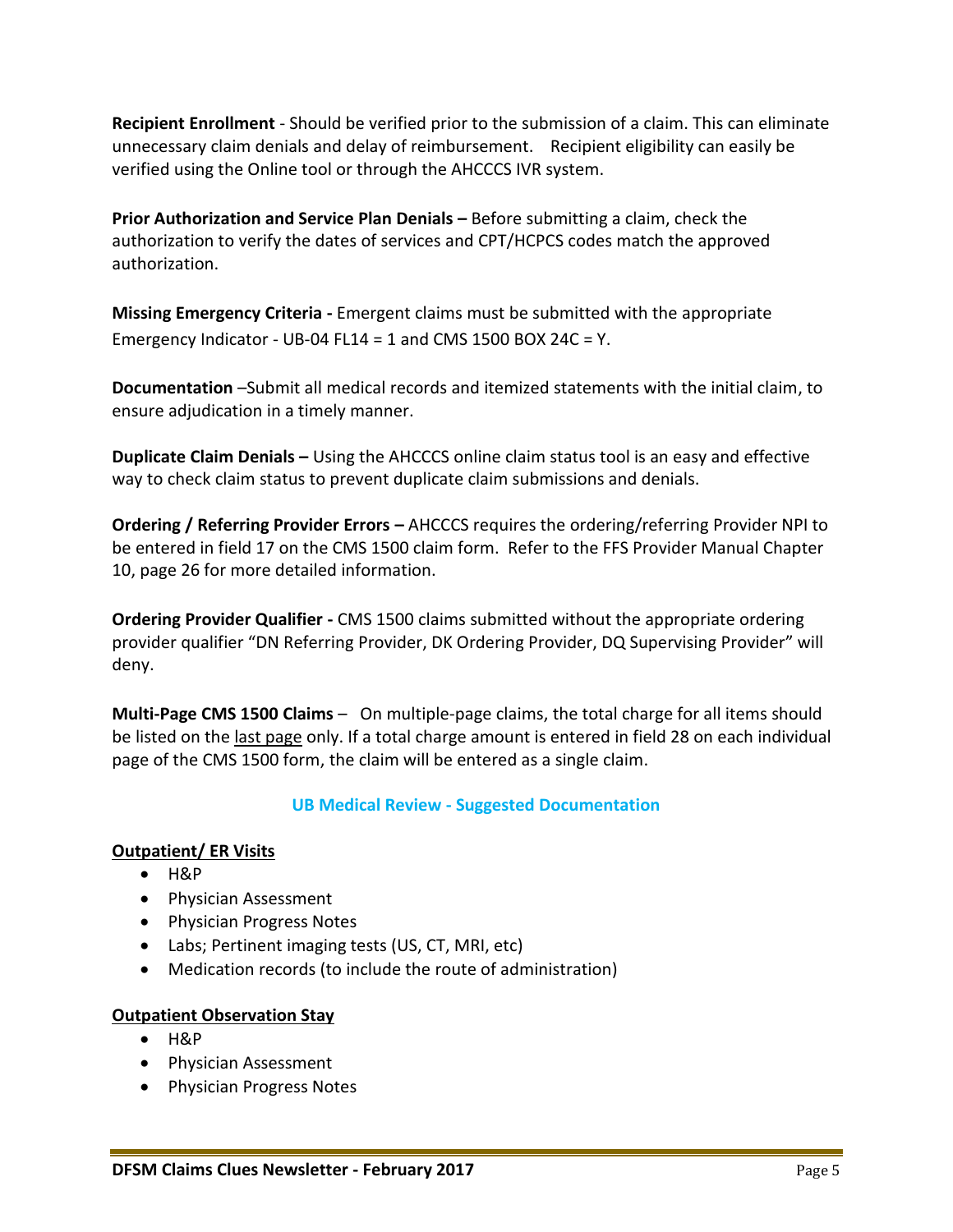- Labs; Pertinent imaging tests (US, CT, MRI, etc)
- Operative report
- MD Assessment & Pathology Report (cholecystectomy pt's mostly)
- Order for Observation Stay

## **Inpatient Stay**

- ED Records
- $-HRP$
- Physician Progress Notes
- Labs; Pertinent imaging tests (US, CT, MRI, etc)
- Operative report
- Physician Assessment
- Pathology Reports
- Case manager/ social service notes if inpatient stays
- Discharge Summary

## **Dialysis Pt's**

IZ is a must

#### **Items that are not needed**

#### **Please do not send:**

- Orders other than observation order
- Discharge informational instructions meant for the patient
- Administrative/eligibility paperwork

## **1500 Claims Documentation Needed for Emergency Department (ED) Visits**

\*\*All claims for FES services must contain documents that substantiate that the service provided was an emergency\*\*

ED record to include

- Physician notes (ED course, assessment/plan)
- Imaging
- Labs
- Procedure reports
- Medication records (to include the route of administration)

## **Items that are not needed:**

#### **Please do not send:**

- Orders other than observation order
- Discharge informational instructions meant for the patient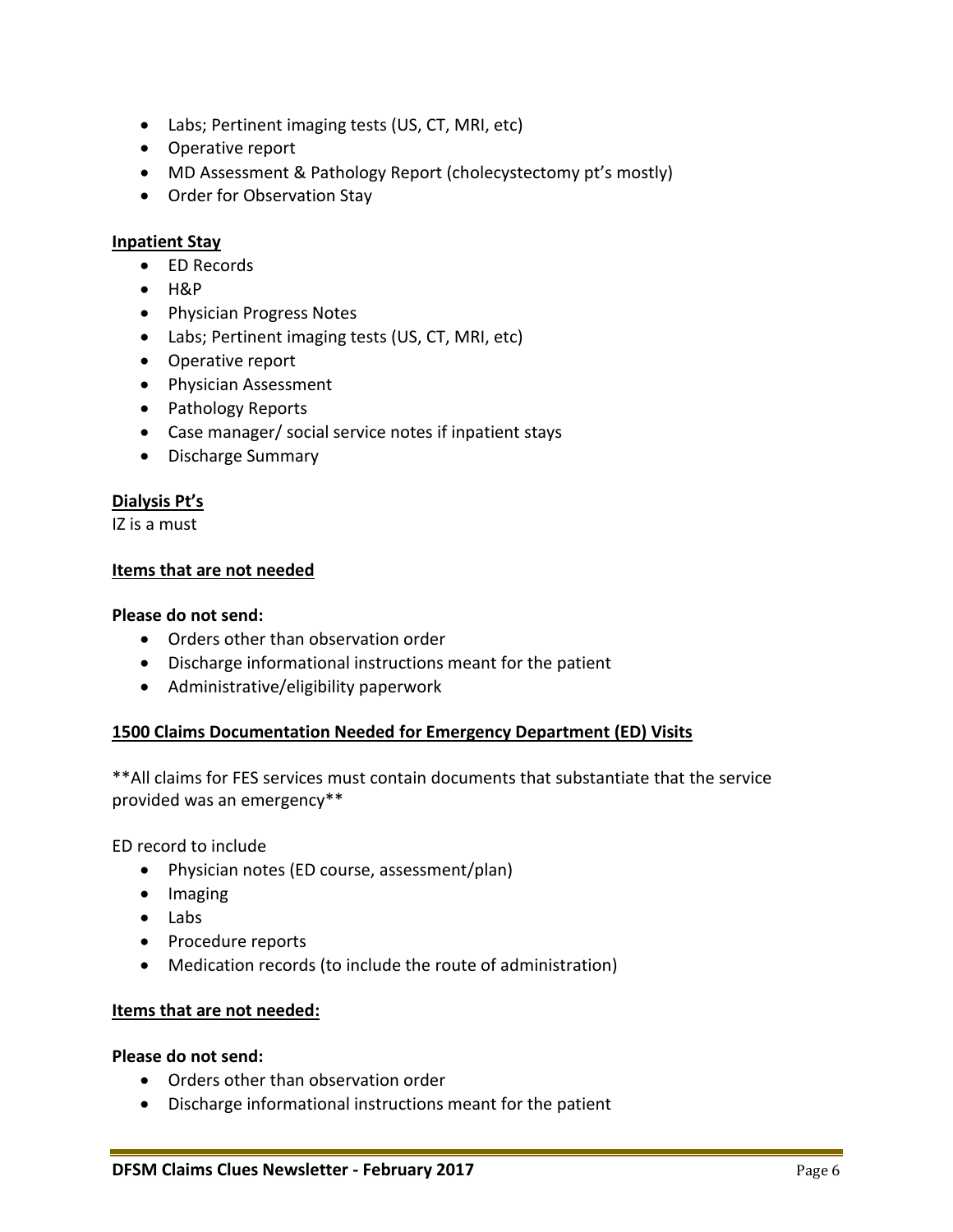Administrative/eligibility paperwork

# **Outlier Claims**

If submitting a claim for outlier consideration please submit the following documentation as listed below, along with the documentation required for UB claims review:

Please submit the following documentation if these items are billed on the IZ:

- Medication Administration Record (MAR)
- Operating room and anesthesia times. (Need the operative report and anesthesia records as they contain some of the charges/supplies/implants/medications that might not be listed elsewhere)
- All other minor procedures (bronchoscopy, laceration repair, lumbar puncture, PICC insertion, etc.)
- High dollar radiology (CT's, MRI's, MRA's, Nuclear Med scans, IR (Interventional Radiology).
- High dollar medical supplies
- Echocardiogram
- Cardiac Cath records
- Ventilator days
- Nitric Oxide days
- Dialysis records and CRRT
- Blood administration (copy of the blood administration tag that has the date, start/stop times, and signature of administrator)
- PACU in/out times
- Perfusion
- Cardiac Arrest reports
- If Observation Days are billed then physicians' orders must be verified per policy
- Emergency Room records (procedures performed and meds given in ER may not be listed anywhere else).

# **Contacts, Links and Resources:**

- For technical assistance regarding claims issues and training, please email [ProviderTrainingFFS@azahcccs.gov](mailto:ProviderTrainingFFS@azahcccs.gov)
- Dental authorization requests containing Radiographs should be mailed, with a completed FFS Authorization Request Form to: